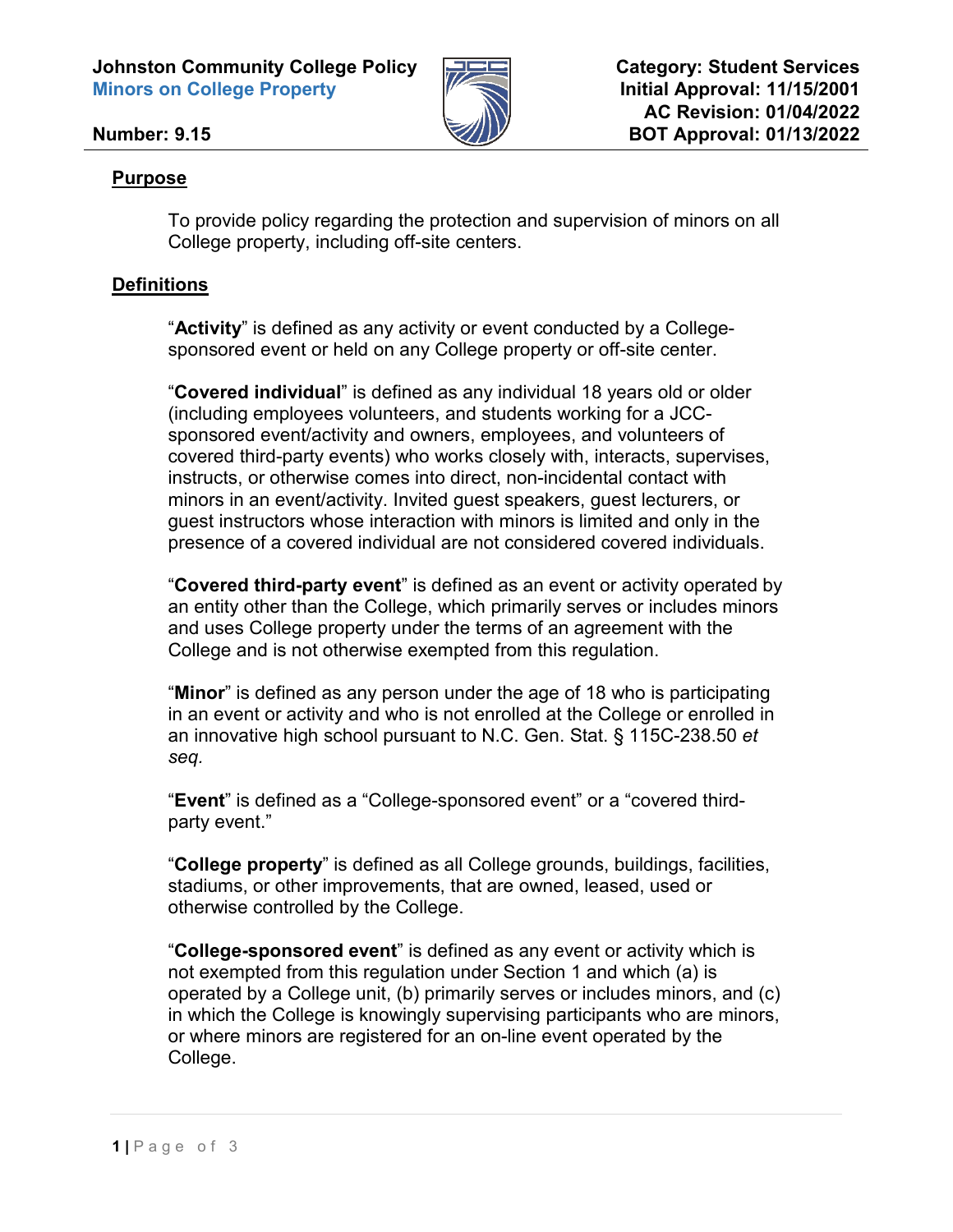**"Responsible Party"** is defined as any parent/guardian, client responsible for event, or other individuals that bring a minor for which they are responsible to College Property or a College-sponsored event.

### **General Policy**

This policy is set to oversee minors on College property in academic settings and events, as well as those visiting College property for other purposes. The College reserves the right to maintain a safe and orderly educational environment for students, employees, and visitors on College property and for College-sponsored events.

College-sponsored events and third-party use of College facilities shall be required to have appropriate security onsite for the duration of events, as determined by College administration. Covered third-party events are also required to adhere to this policy and related procedures. Responsible parties for events will be responsible for all costs associated with compliance with this regulation, including but not limited to personnel costs, administrative costs, and background check fees.

No student, employee, or visitor to the College shall leave a minor unattended, including in campus buildings, on campus grounds, at an offcampus center, or in a vehicle.

The parent/guardian or accompanying adult is directly responsible for the behavior, safety, and well-being of their minor while on College property.

#### **Minors on Campus in Academic Settings**

Minors participating in the Career & College Promise program or other innovative high school programs are allowed on College property, in appropriate locations for registered classes, advising, tutoring and other areas for academic needs. These students must not be accompanied by other minors not enrolled in a specified program or other individuals.

Minors shall not be brought to class by students or employees. The practice of bringing minors to College property, such as for class, shall be considered as a potential disruption for others and shall be understood to place the College in a position of liability.

Minors may accompany a parent or guardian student to College property during registration and other appropriate times; however, unattended minors shall not be permitted on College property while parents/guardians are attending class.